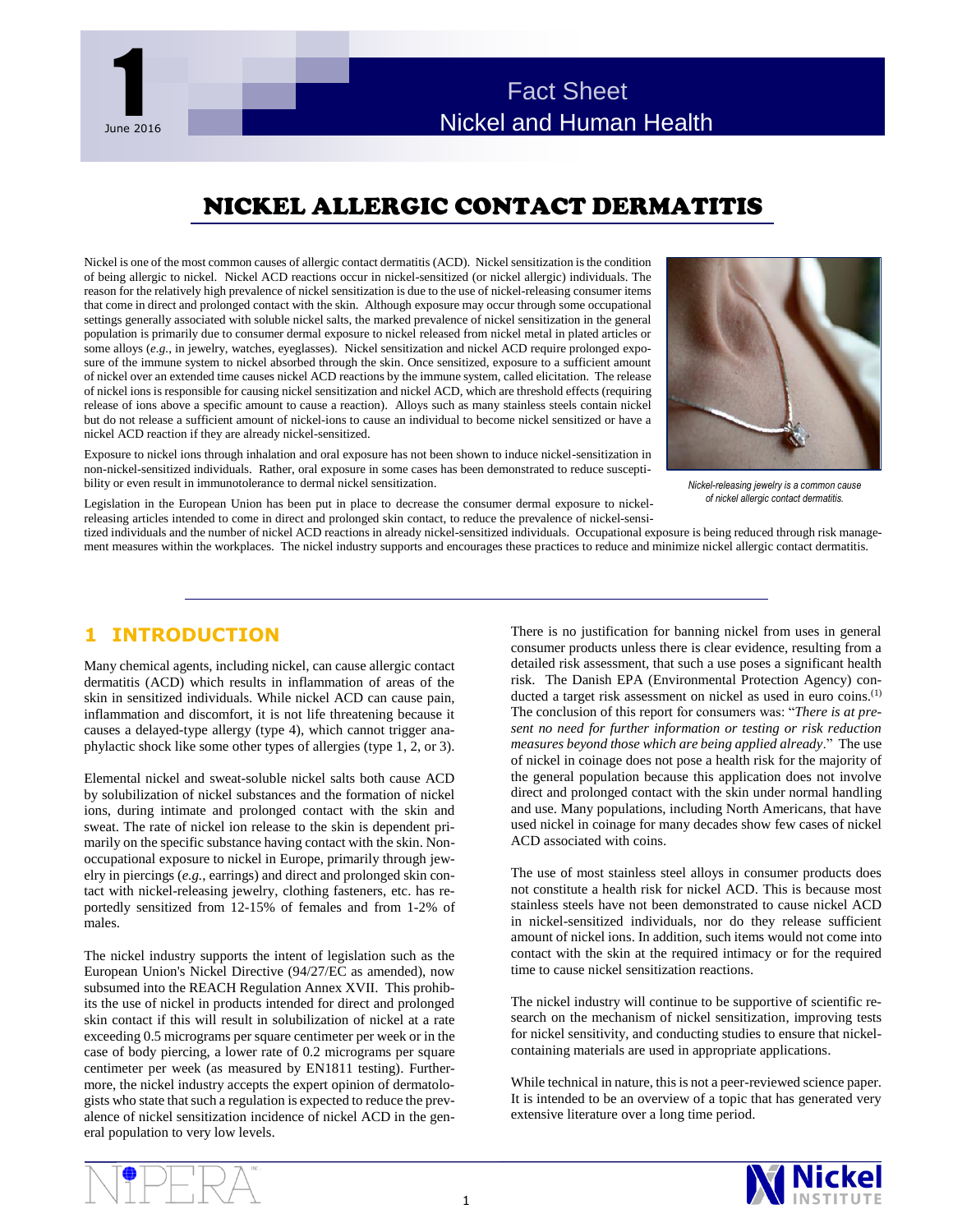#### **2 WHAT IS ALLERGIC CONTACT DERMATITIS?**

Many chemical agents such as poison ivy, rubber accelerators, epoxy resins, certain solvents, certain perfumes, and some metals and soluble salts of metals (*e.g.,* nickel, chromium, cobalt, gold, mercury) are able to cause ACD. A broad range of skin symptoms ranging from dryness, chapping, and inflammation to eczema and blisters characterizes this condition. Discomfort is caused by skin inflammation and itching.



*Nickel ACD from nickel releasing necklace clasp.*

Nickel sensitization is not an inherited condition. It is related to intimate and prolonged skin contact (*i.e.*, exposure) by nickel-containing and releasing materials, nickel metal, or nickel soluble salts. Nickel ACD was first noticed in occupational settings where soluble forms of nickel came into contact with worker's skin. Individuals working in electroplating shops, in battery manufacturing, and with nickel catalysts were the most susceptible to exposure. Work related nickel dermatitis is now relatively rare due to preventative occupational hygiene measures.

Non-occupational nickel sensitization is well documented. It was first observed in individuals who had skin contact with clothing items releasing nickel, such as nickel-coated buckles, zippers, and clasps. The prevalence increased with the increasing use of nickelplated jewelry. A common cause of nickel sensitization and nickel ACD is now body piercing, which may involve inserting nickelreleasing studs into the wound to prevent closure during healing. Once healed, with the stud removed, additional contact with nickel in the pierced area may occur by wearing jewelry or posts in piercings that release a significant amount of nickel ions.

# **3 WHAT ARE THE CONDITIONS NECESSARY FOR INDUCING NICKEL SENSITIZATION?**

The development of nickel ACD requires that an individual become immunologically sensitized to nickel. This is termed the induction phase or sensitization phase and the length of this phase varies greatly between individuals. It can range from 1-3 weeks to develop, following days to weeks of intimate contact in a piercing or on the skin with a form of nickel that can release a sufficient amount of solubilized nickel ions onto the skin. The quantity of nickel ions that is sufficient to induce sensitivity varies with the individual. If the skin is already damaged, sensitization may be induced more quickly and by lower amounts of the solubilized nickel. Temperature, the presence of other allergic conditions, gender, and age may also be determining factors for 1) susceptibility, 2) the amount of nickel ions required for a reaction, and 3) the time

to develop sensitization to nickel. Induction of nickel sensitization most commonly originates from body piercing but is also more likely if skin exposure is combined with irritants and/or moist skin.

A nickel-sensitized individual, when re-exposed to nickel ions on the skin in sufficient amounts, may have an allergic response within a matter of hours. This is termed the elicitation phase, which often occurs at a lower concentration of nickel ions than required for inducing sensitization in the first place. The elicitation of nickel ACD usually occurs at the site of exposure but can occur in skin remote from the site of contact with nickel where previous nickel sensitization reactions have occurred.<sup>(2)</sup>

Whilst systemic elicitation of ACD in individuals sensitized by direct skin contact is well documented for a small proportion of nickel-sensitized individuals, there exists some controversy(3) about the ability to sensitize individuals when nickel exposure is oral, intravenous, or inhaled. Only about 1-10% of dietary nickel is absorbed by the body. Average daily-ingested intake of nickel is about 200 micrograms. A few studies have shown that nickel-sensitive individuals orally given >5,000 micrograms nickel (as NiSO4) as a single dose had a nickel ACD response. While such exposures are in excess of those encountered in normal diets, some researchers suggest that dietary control of nickel intake may help in the ongoing treatment of nickel ACD caused by other sources. These researchers have correctly identified foods high in nickel content (*e.g.*, nuts, chocolate, beans), but they have sometimes incorrectly advocated the avoidance of cutlery, bowls, etc. made from stainless steel, which do not release significant amounts of nickel.

A correlation between dermal nickel sensitization and asthma due to respiratory exposure to soluble nickel has not been demonstrated. This lack of association is likely the result of different immunological mechanisms of the two types of allergy. Respiratory sensitization is known to be a type 1 mediated immunological reaction, whereas skin sensitization involves a type 4 reaction.

# **4 WHAT PORTION OF THE POPULATION MAY BE AT RISK?**

Studies of the prevalence of nickel sensitivity generally show that in the general population up to 15% of women and up to 2% of men are nickel sensitive.(4)

Public health advocates are using these figures to project that over 10% of the world's population, that is hundreds of millions of people, are at risk of being sensitized to nickel. This projection, however, fails to take into account the method of exposure that has likely caused the current prevalence. It is generally agreed among dermatologists that "the principal way in which sensitization can be induced in susceptible individuals appears to be by contact with a high concentration of sweat-soluble nickel from a localized area."(5)

Nickel-releasing ear-piercing studs, nickel-plated jewelry, and nickel-plated clothing clasps are viewed as the items primarily responsible for the current prevalence of nickel sensitivity. Bodypiercing practices are increasing in North America and Europe. The significant differences in prevalence between females and males is sometimes correlated with the much higher prevalence of ear-piercing among women, particularly in European cultures, but other factors such as hormone differences and the tendency for young women to wear more and/or low quality jewelry than males may also play a role.<sup>(6)</sup>



2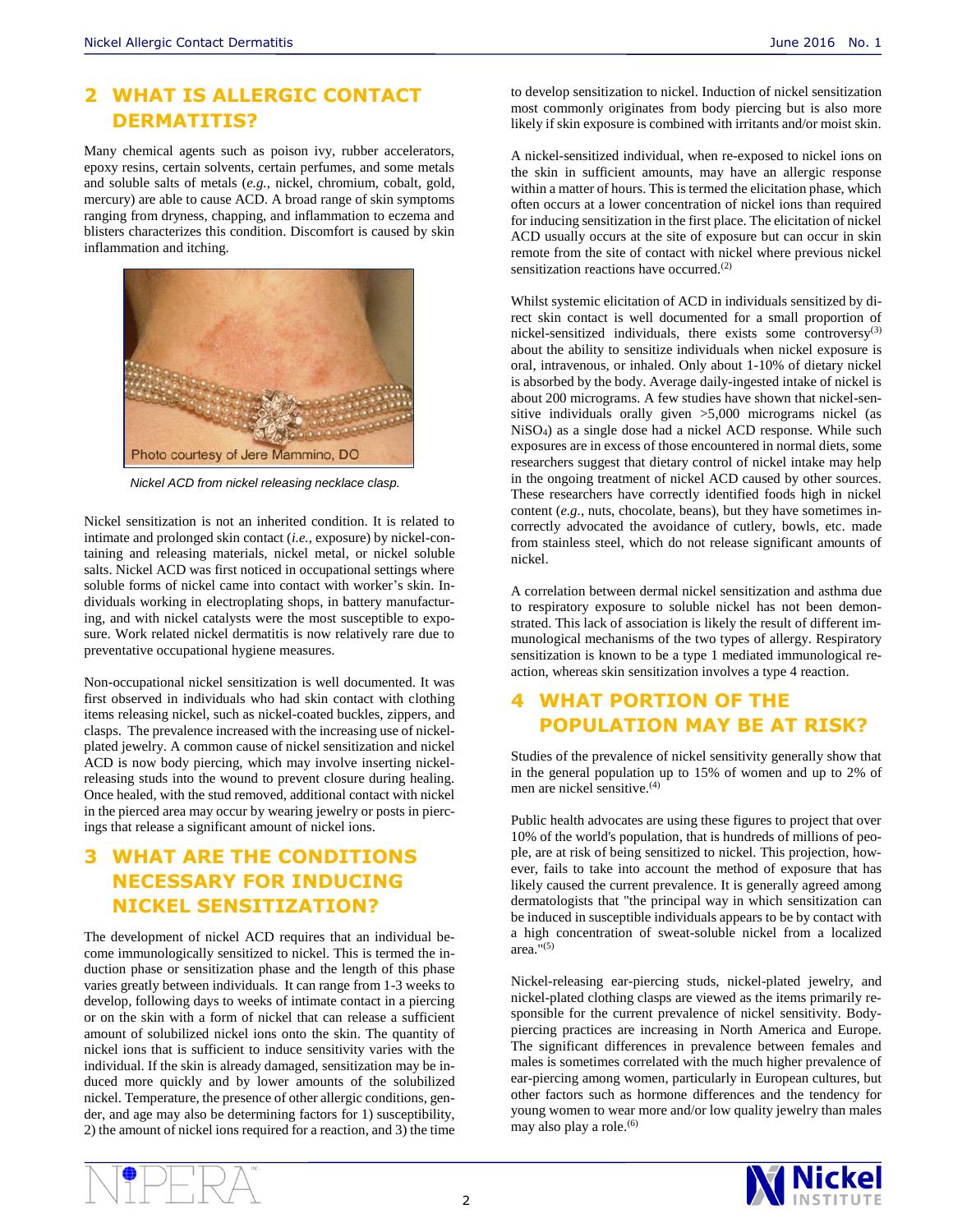An important question is: If the use of nickel-releasing materials in jewelry and ear-piercing studs were reduced, what would be the resulting long-term risk of nickel sensitization among the population? Regulatory controls (similar to the Nickel Directive and REACH) were adopted in certain Scandinavian countries towards the end of the last century and many reports have now demonstrated a significant reduction in the prevalence of individuals testing positive for nickel sensitization. (7-14) The Nickel Directive has now been in place in Europe as a regulatory control since 1998 and more widespread support of the earlier Scandinavian studies of decreased sensitization to nickel in European countries has developed.

### **5 WHAT REGULATORY CONTROLS ARE CURRENTLY IN PLACE?**

In 1991, Denmark banned the sale of nickel-releasing objects that contact the skin for prolonged times and which release approximately >0.5 micrograms/cm<sup>2</sup>/week as measured by a dimethylglyoxime (DMG) test. $(15)$ 

The amended Nickel Directive has now been subsumed into the REACH regulation (EC) Annex XVII.<sup>(16)</sup> This says that nickel:

- *1. "Shall not be used:*
	- *a. in all post assemblies which are inserted into pierced ears and other pierced parts of the human body unless the rate of nickel release from such post assemblies is less than 0.2 μg/cm<sup>2</sup> /week (migration limit);*
	- *b. in articles intended to come into direct and prolonged contact with the skin such as:*
		- *earrings,*
		- *necklaces, bracelets and chains, anklets, finger rings,*
		- *wrist-watch cases, watch straps and tighteners,*
		- *rivet buttons, tighteners, rivets, zippers and metal marks, when these are used in garments, if the rate of nickel release from the parts of these articles coming into direct and prolonged contact with the skin is greater than 0.5 μg/cm<sup>2</sup> /week; and*
	- *c. in articles such as those listed in point (b) where these have a non-nickel coating unless such coating is sufficient to ensure that the rate of nickel release from those parts of such articles coming into direct and prolonged contact with the skin will not exceed 0.5 μg/cm<sup>2</sup> /week for a period of at least two years of normal use of the article.*
- *2. Articles which are the subject of paragraph 1 shall not be placed on the market unless they conform to the requirements set out in those points."*

It should be noted that the  $0.5$  micrograms nickel/cm<sup>2</sup>/week is as determined in the nickel release standard EN 1811 and it is understood that the release rates would not protect 100% of sensitized people from elicitation of ACD. However, clinical data indicates that the vast majority of sensitized individuals would not experience nickel ACD at this level of nickel release and individuals who were not previously sensitized would require substantially higher concentrations than 0.5 micrograms nickel/cm2/week to be released to the skin for nickel sensitization to occur.<sup>(17)</sup>

EN 1811:1998<sup>(18)</sup> ("Reference Test Method for Release of Nickel from Products Intended to Come into Direct and Prolonged Contact with the Skin") originally came into force in 1998 and its use to test articles for nickel release was successful in removing from the market many unsuitable articles that could have caused nickel dermatitis. However, the test was not sufficiently reliable and reproducible. With CEN (Comité Européen de Normalisation, European Committee for Standardization) Mandate M414, a standardization working group (CEN TC 347 WG 1) was set up in 2007 with the objective of improving the test procedure. A modified procedure incorporating a corrigendum in May 2012 (EN  $1811:2011$ <sup>(19)</sup> was approved, followed by an amendment in 2015 with the publication of the current EN  $1811:2011+A1:2015$ . This amendment simplified the decision categories and provided a pass level of effectively 0.88 and 0.35 µg Ni/cm<sup>2</sup>/week for articles and piercings, respectively, to account for the combined measurement of uncertainty.



*Pink positive DMG test for nickel release from jeans' button.*

In parallel, following a mandate by the European Commission (M448), CEN TC 170 WG8 has developed a new standard on nickel release testing from spectacle frames and sunglasses, EN 16128:2015 ("Ophthalmic optics. Reference method for the testing of spectacle frames and sunglasses for nickel release").

Also in used, though not approved for compliance testing, is the CR 12471:2002 standard, a "formalized" version of the DMG (dimethylglyoxime) test. It is a screening method to test for nickel release from alloys and coatings in items that come into direct and prolonged contact with the skin (a relatively easy, quick, and cheap method compared with EN 1811).

For coated products there is a requirement that the article should not release nickel above the specified limits after two years of normal use and this was covered by EN 12472:1998 (Method for the Simulation of Wear and Corrosion for the Detection of Nickel Release from Coated Item). This period of use was simulated by tumbling the articles in a mixture of abrasive paste and ceramic particles. However, this was judged too aggressive and, therefore, after considerable investigation, wood and nutshells replaced the ceramic particles and the method of tumbling was specified in more detail. This resulted in the re-issue of the standard as EN 12472:2005 and, after a corrigendum in 2009, as EN 12472:2005+A1:2009.

A very small part of the population is hypersensitive to nickel. These individuals react to lower concentrations of nickel on the skin than most nickel-sensitive individuals and potentially by oral exposure. Prevention of elicitation in these individuals is important and is done on a case-by-case basis. Regulation and prevention of nickel sensitization and nickel ACD of the general population is not intended to protect hypersensitive individuals.

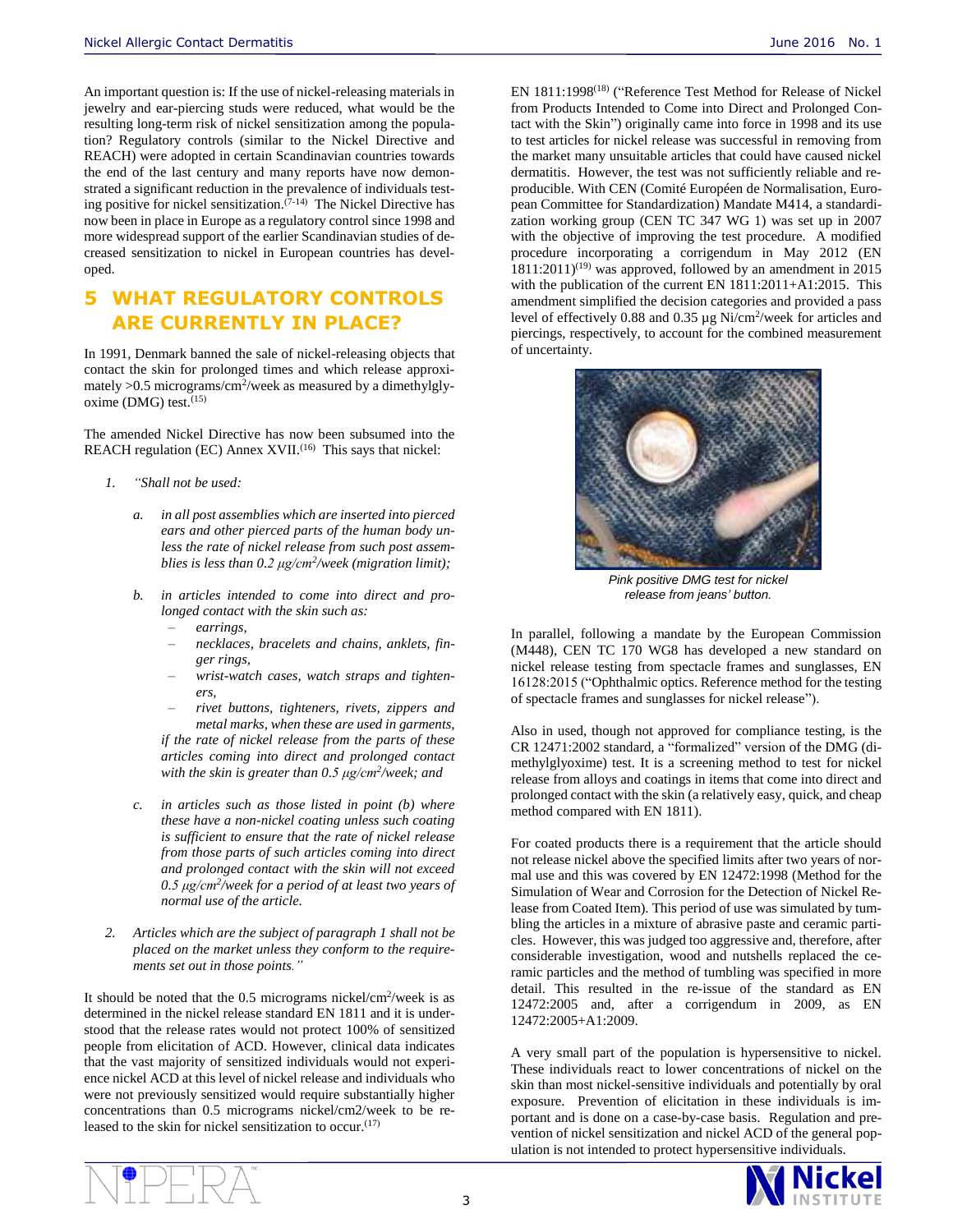# **6 WHAT IS THE NICKEL INDUSTRY'S POSITION CONCERNING NICKEL ACD?**

The nickel industry:

- Recognizes that nickel ACD can be a significant health and social problem for individuals who have become nickel sensitized.
- Accepts the opinion of experts in dermatology that induction of nickel sensitization and nickel ACD is caused principally by body piercing or prolonged and intimate contact by the skin with a sweat-soluble form of nickel.
- Accepts and concurs with the opinion of experts that the use of nickel in ear-piercing studs, jewelry and clothing clasps, and zippers is the prevailing cause of nickel sensitization and nickel ACD. The nickel industry supports the intent of regulations such as the EU Nickel Directive (now REACH) to restrict the release of nickel from articles used in direct and prolonged contact with the skin and piercing studs.
- Supports the use of protective equipment and training for workers routinely handling nickel substances in industrial environments.
- Concurs with the Consensus Document from the 1997 Nickel Dermatitis Workshop that 'transient, short-term contact with nickel-containing articles such as coinage, keys, handles, tools, and other equipment does not appear to be a factor in the induction of an allergic contact dermatitis within the general population. If the contact is of short duration and infrequent, the risk of sensitization is negligible, and the risk of the elicitation of dermatitis is limited.<sup>'(4)</sup>
- Believes that adoption of regulations such as the Nickel Directive in the EU and Scandinavian countries have resulted in a reduction in the prevalence of nickel ACD.



*Nickel is used in many coins around the world.\**

- Is not aware of large numbers of cases of nickel ACD having been associated with nickel in coinage despite more than a century of use in billions of coins handled by billions of people. In particular, there is no epidemiological report of adverse effects in the Canadian population from having pure nickel 5, 10, and 25 cent coins in circulation for decades. In addition, there is no evidence of significant adverse dermatological effects in the United States population from having a 25% nickel-copper clad 25-cent coin.
- Believes that provocation studies where coins or tools are kept in intensive and prolonged contact with the skin of sensitized individuals and which elicit an allergic response are not relevant to coinage or tool use by the general population.
- Conducted a key study that demonstrated that continuous handling of nickel-containing coins for 8 hours/day for multiple consecutive days did not elicit a nickel ACD reaction in any of the nickel-sensitized or non-nickel-sensitized individuals tested. $(20)$
- Understands that for the great majority of the general population, the use of tools is unlikely to result in a dose sufficient to cause nickel ACD or induce nickel sensitization.

### **7 PRESENT STATE OF SCIENTIFIC KNOWLEDGE**

Nickel sensitization is not a new concern and has been studied by many groups. While there are still many questions on this issue to be answered, below is a summary of the current information.

- It is difficult to use animals to study nickel sensitization because animals display different immune responses than do humans. For ethical reasons, it is difficult to expose human subjects to a substance that may compromise their health. Scientists therefore have a dilemma. They would like to understand the mechanisms involved in human nickel sensitization, but they are not confident that the animals available for experimentation are good surrogates.
- The current thinking is that nickel by itself is not antigenic, but rather that nickel complexes involving histidines or proteins are bound to Langerhans' cells. These cells, located in the basal layer of the epidermis, actively participate in cutaneous immune regulation and surveillance and are responsible for antigen processing and presenting the antigen to Tlymphocyte cells. The bound Langerhans' cells migrate to regional lymph nodes where further processing of the antigen occurs and ultimately a population of altered nickel-specific T-lymphocytes are created and recirculated where they may enter peripheral tissue (including the skin). At this point the individual is "sensitized."
- In the sensitized individual, when antigen-specific T-lymphocytes encounter the antigen (*i.e.*, nickel ions), they release lymphokines, which are proteins that cause a wide variety of actions on other cells including stimulation of macrophages and natural killer cells and other responses. With a sufficient amount of stimulation, tissue inflammation and other allergic responses occur in an attempt to rid the body of the foreign entity. This integrated response is what causes the allergic contact dermatitis reaction.
- The condition of the skin is very important in nickel sensitization and nickel ACD. Intact skin with normal barriers is less susceptible (*i.e.*, less permeable to nickel ions) to developing nickel sensitization and nickel ACD than skin that is broken or otherwise abnormal regarding permeability of the skin. Heat, humidity, and increased sweat promote the likelihood and speed with which nickel ions are presented to the skin.(21)
- There is no known means of reversing immuno-activation (the sensitized condition). However, because the precise mechanism by which nickel ions and Langerhans' cells and Tlymphocytes interact is not understood, dermatologists are reluctant to conclude that such a reversal is biologically impossible. Knowledge about the mechanism may result in awareness of how to "turn off" the immune system to nickel.
- There is evidence that immunotolerance is possible. First, it is noteworthy that the nickel-producing and nickel-using industries very rarely have workers presenting symptoms of nickel ACD. It would be expected that a group of workers routinely coming into direct skin contact with various forms of nickel

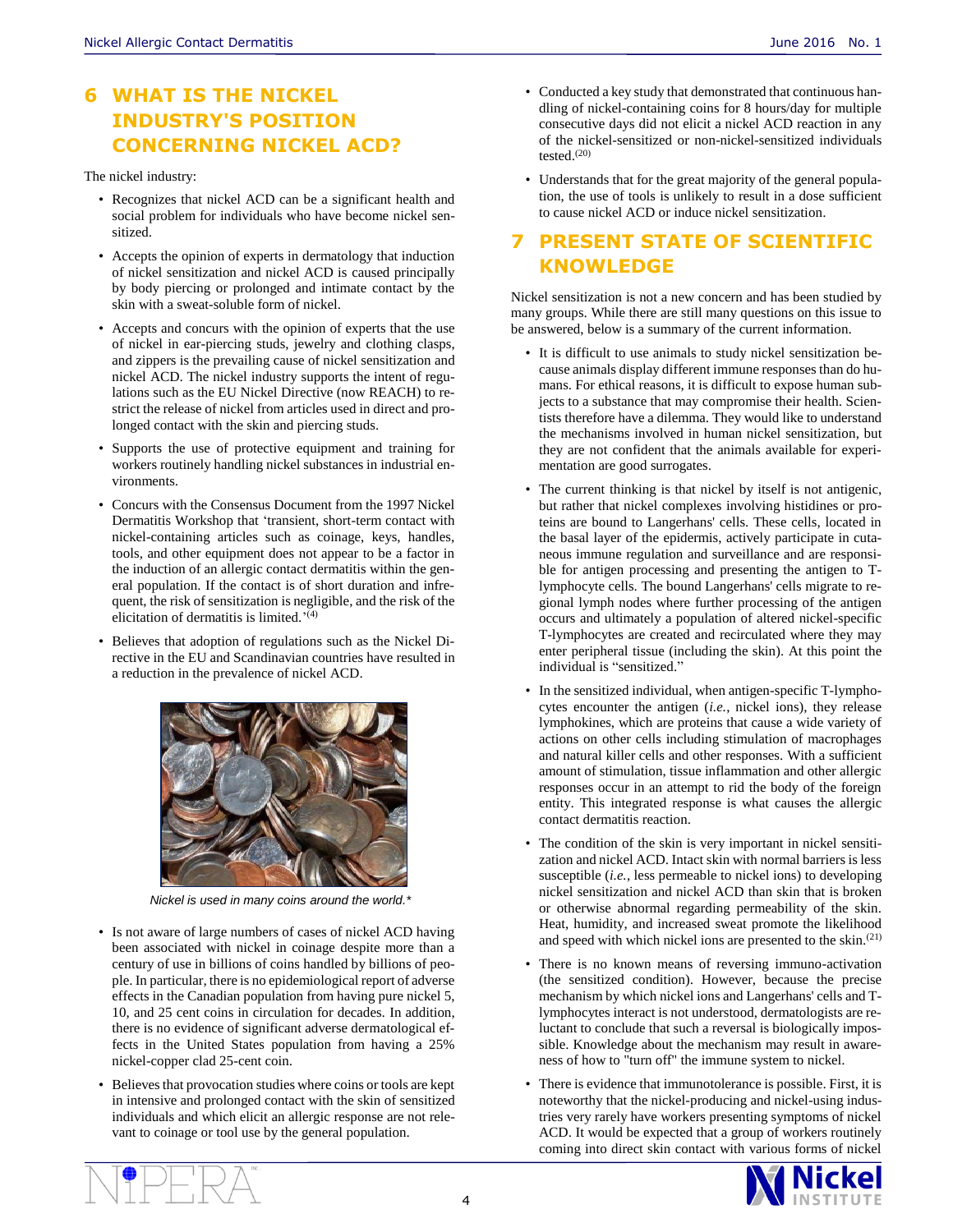metal and salts would display nickel ACD. The fact that it is not seen may be due to a tolerance that the workers acquire over time via an alternate route of exposure (inhalation or ingestion) that causes no allergic reaction by the immune system, even when higher nickel exposures are received later. Second, literature<sup>(22)</sup> indicates that dental braces made from high-nickel alloys (*e.g.*, nickel-chromium with 60-80% nickel) resulted in nickel-tolerance in girls subsequently having their ears pierced compared to a higher prevalence of nickel sensitization in girls who had their ears pierced, but did not wear such dental braces prior to ear-piercing. This tolerance may be caused by a mechanism involving low nickel exposure orally over time. Third, immunotolerance in animals (mice) has been shown by nickel exposure either intravenously or orally, with T-lymphocytes in nickel-tolerant mice being transferable to other mice to make them nickel-tolerant.



Photo b[y Hot Grill](http://www.flickr.com/photos/grill/2342733787/sizes/l/in/photostream) *Orthodontic braces may result in immunotolerance to nickel ACD.†*

- Diagnosis of nickel-sensitivity is done via the patch test, which establishes contact of soluble nickel against a small portion of occluded skin. This is done under a specified procedure<sup>(23)</sup> to limit misinterpretation due to irritation rather than allergic response. An appropriate concentration of a solution of nickel sulfate is placed on a metallic or filter paper disc backed by aluminum foil (impermeable to water) and attached to the subject's upper back or upper arms by adhesive tape so that the skin area under test is completely covered. The patch is left in place for two days and then removed; the skin is evaluated for the severity of inflammation. Patch testing is capable of giving both false negative and false positive results. Nevertheless, it is by far the most routine diagnostic test for determining whether a person is nickel-sensitive along with history of reaction to nickel-releasing materials.
- In the 1960s another test, called the lymphocyte proliferation test (LPT), or the lymphocyte transformation test (LTT), was developed. Its advantage is that it uses a blood sample from a suspected nickel-sensitized individual and is performed *in vitro*, thus avoiding the risk of having nickel in contact with the skin and potentially sensitizing a non-nickel-sensitized person. The LPT (or LTT) is based on the fact that nickelsensitized individuals have T-lymphocytes primed and ready for the nickel antigen being presented. The test pretreats the blood sample to concentrate the T-lymphocytes and then incubates them with a concentration of Ni. In the nickel-sensitive person, the presence of nickel will cause the primed Tlymphocytes to "turn-on" and elicit an immune response. They "turn-on" by doing several things, one of which is to divide rapidly (proliferate). If a radioactively labeled DNA precursor iododeoxyuridine is also present in the culture, the new T-lymphocytes will use this to synthesize new DNA for their daughter cells. Following separation of the T-lymphocytes, an increase in radioactivity above a measured control

(to account for normal cell division) is indicative of high cell proliferation, which means the original T-lymphocytes reacted to the nickel present. This test is only now becoming a clinical tool but more work is required to correlate it with patch test results and to make it reliable.

#### **8 CONCLUSIONS**

Nickel sensitization is a human health concern due to its marked prevalence in the general population. However, the risk of becoming nickel-sensitized or having a nickel ACD reaction (if already nickel-sensitized) can be managed and minimized through reduced exposure to nickel-releasing items. In the workplace, exposure reduction includes personal protective equipment and other risk management measures. For consumers, exposure can be reduced through restriction of direct and prolonged exposure to items releasing nickel in amounts greater than the threshold for nickel ACD.

#### **9 REFERENCES**

- 1. Danish EPA (Environmental Protection Agency). 1999. Risk Assessment Targeted Report: Nickel as Used in Euro Coins. Draft of 2, June. CAS No. 7440-02-0, EINECS No. 231-111- 4.
- 2. *Occupational Medicine*. 1994. 3rd Edition, ed. by Zenz, C.; Dickerson, O.B.; Horvath, E.P. (Eds). St. Louis: Mosby.
- 3. Menné, T.; Veien, N.; Sjolin, K-E.; Maibach, H.I. 1994. Systemic contact dermatitis. Amer. J. of Contact Derm. 5(1): 1- 12.
- 4. Thyssen, J.P., Menné, T. 2010. Metal allergy—a review on exposures, penetration, genetics, prevalence, and clinical implications. Chem. Res. Toxicol. 23(2): 309-318.
- 5. Consensus Document from the NiPERA-Sponsored Nickel Dermatitis Workshop, March 17-18, 1997, Brussels, Belgium. NiPERA, Durham, NC, USA.
- Kwangsukstith, C.; Maibach, H.I. 1995. Effect of age and sex on the induction and elicitation of allergic contact dermatitis. Contact Derm. 33: 289-298.
- 7. Johansen, J.D.; Menné, T.; Christophersen, J.; Kaaber, K.; Veien, N. 2000. Changes in the pattern of sensitization to common contact allergens in Denmark between 1985-1986 and 1997-1998, with a special view to the effect of preventive strategies. Br. J. Dermatol. 142: 490-495.
- 8. Mattila, L.; Kilpeläinen, M.; Terho, E.O.; Koskenvuo, M.; Helenius, H.; Kalimo, K. 2001. Prevalence of nickel allergy among Finnish university students in 1995. Contact Derm. 44: 218-223.
- 9. Ehrlich, A.; Kucenic, M.; Belsito, D.V. 2001. Role of body piercing in the induction of metal allergies. Contact Derm. 12: 151-155.
- 10. Lu, L.K.; Warshaw, E.M.; Dunnick, C.A. 2009. Prevention of nickel allergy: the case for regulation? Dermatol. Clin. 27(2): 155-161.
- 11. Thyssen, J.P.; Linneberg, A.; Menné, T.; Nielsen, N.H.; Johansen, J.D. 2009. Contact allergy to allergens of the TRUE-

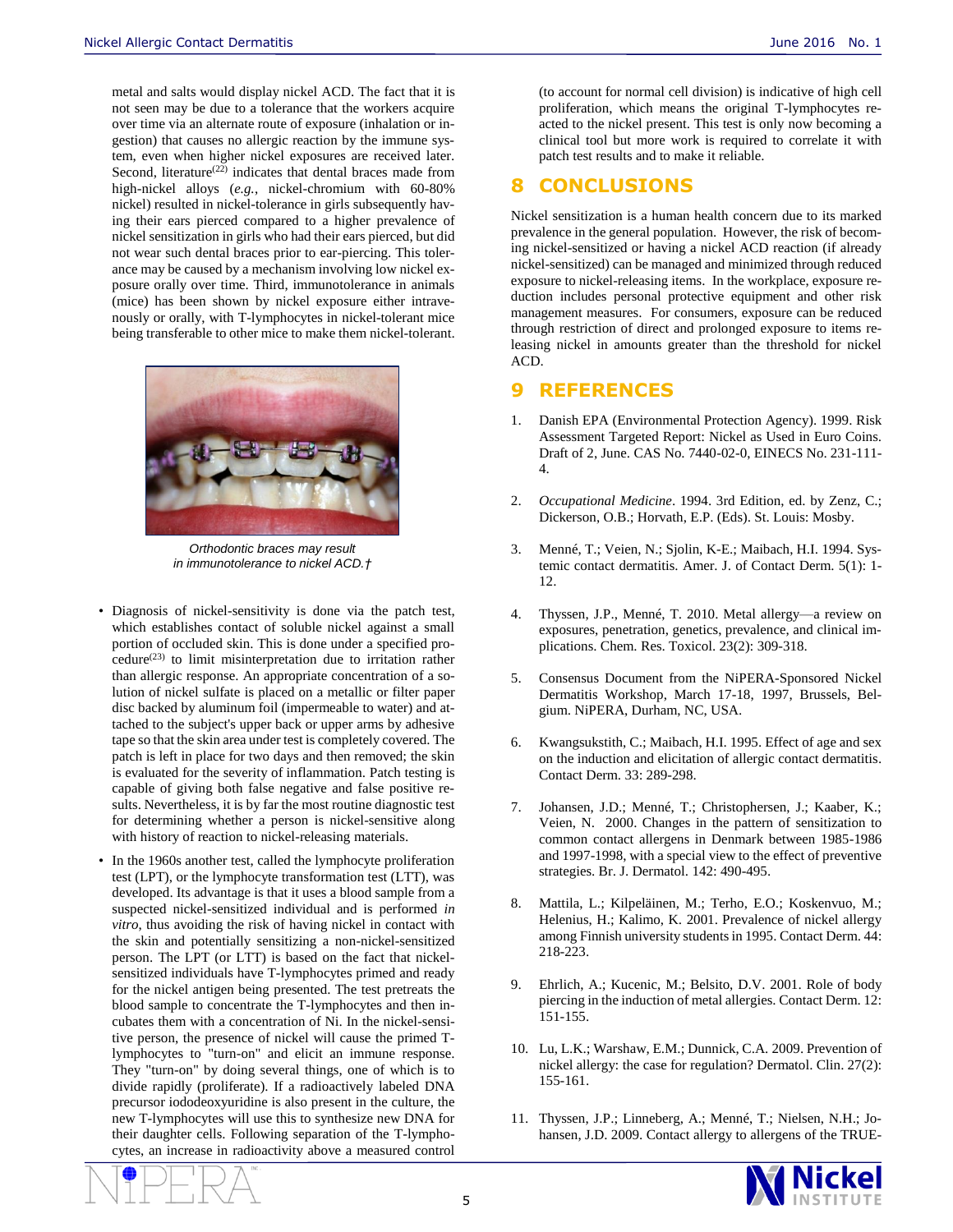- 12. Thyssen, J.P.; Johansen, J.D.; Menné, T.; Nielsen, N.H.; Linneberg, A. 2009. Nickel allergy in Danish women before and after nickel regulation. N. Engl. J. Med. 360: 2259-2260.
- 13. Carøe, C.; Andersen, K.E.; Mortz, C.G. 2011. Fluctuations in the prevalence of nickel and cobalt allergy in eczema patients patch tested after implementation of the nickel regulation in Denmark. Contact Derm. 64(3): 126-131.
- 14. Thyssen, J.P.; Hald, M.; Avnstorp, C.; Veien, N.K.; Lauerberg, G.; Nielsen, N.H.; Kaaber, K.; Kristensen, B.; Kristensen, O.; Thormann, J.; Vissing, S.; Menné, T.; Johansen, J.D. 2009. Characteristics of nickel-allergic dermatitis patients seen in private dermatology clinics in Denmark: A Questionnaire Study. Acta Derm. Venereol. 89: 384-388.
- 15. Kanerva, L.; Sipiläinen-Malm, T.; Estlander, T.; Zitting, A.; Jolanki, R.; Tarvainen, K. 1994. Contact Derm. 31(5): 299- 303.
- 16. European Commission. 2007. REACH Annex XVII, Restrictions on the manufacture, placing on the market and use of certain dangerous substances, preparations and articles. Official Journal of the European Union. 29.5.2007. L 136/139- 40.

[http://www.reach-compliance.eu/english/REACH-](http://www.reach-compliance.eu/english/REACH-ME/engine/sources/reach-annexes/launch-annex17.html)[ME/engine/sources/reach-annexes/launch-annex17.html](http://www.reach-compliance.eu/english/REACH-ME/engine/sources/reach-annexes/launch-annex17.html)  (last accessed June 2016)

- 17. Gawkrodger, D.J. 1996. Nickel dermatitis: how much nickel is safe? Contact Derm. 35: 267-271.
- 18. European Committee for Standardization (CEN). 1998. EN 1811. Reference Test Method for Release of Nickel from Products Intended to Come into Direct and Prolonged Contact with the Skin. Brussels, CEN.
- 19. European Committee for Standardization (CEN). 2015. EN 1811:2011+A1:2015. Reference test method for release of nickel from all post assemblies which are inserted into pierced parts of the human body and articles intended to come into direct and prolonged contact with the skin. CEN/TC 347 - Methods for analysis of allergens. Brussels, CEN.
- 20. Zhai, H.; Chew, A.-L.; Bashir, S.J.; Reagan, K.E.; Hostynek, J.J.; Maibach, H.I. 2003. Provocative use test of Ni coins in Ni sensitized subjects & controls. Br. J. Dermatol. 149: 311- 317.
- 21. Hemingway, J.D.; Molokhia, M.M. 1987. The dissolution of metallic nickel in artificial sweat. Contact Derm. 16: 99-105.
- 22. van Hoogstraten, I.M.W.; Andersen, K.E.; Von Blomberg, B.M.E.; Boden, D.; Bruynzeel, D.P.; Burrows, D.; Camarasa, J.G.; Dooms-Goossens, A.; Kraal, G.; Lahti, A.; Menné, T.; Rycroft, R.J.G.; Shaw, S.; Todd, D.; Vreeburg, K.J.J.; Wilkinson, J.D.; Scheper, R.J. 1991. Reduced frequency of nickel allergy upon oral nickel contact at an early age. Clin. Exp. Immunol. 85: 441-445.
- 23. Cronin, E. 1980. *Contact Dermatitis*. Churchill-Livingstone: London.

#### **9.1 ADDITIONAL REFERENCES**

Additional information on nickel allergy is available from the Nickel Institute [https://www.nickelinsti](https://www.nickelinstitute.org/~/link.aspx?_id=73D3191D8BFE460797012B60D536363A&_z=z)[tute.org/~/link.aspx?\\_id=73D3191D8BFE460797012B60D5](https://www.nickelinstitute.org/~/link.aspx?_id=73D3191D8BFE460797012B60D536363A&_z=z)  $36363A& z=z$  (last accessed June 2016)

- \*  $\circledR$  Some rights reserved by photographer uhuru1701 [http://www.flickr.com/pho](http://www.flickr.com/photos/uhuru1701/2247520563/sizes/o/in/photostream/)[tos/uhuru1701/2247520563/sizes/o/in/photostream/](http://www.flickr.com/photos/uhuru1701/2247520563/sizes/o/in/photostream/) (last accessed June 2016)
- † Some right reserved by photographer Hot Grill [http://www.flickr.com/pho](http://www.flickr.com/photos/grill/2342733787/sizes/l/in/photostream)[tos/grill/2342733787/sizes/l/in/photostream](http://www.flickr.com/photos/grill/2342733787/sizes/l/in/photostream) (last accessed June 2016)